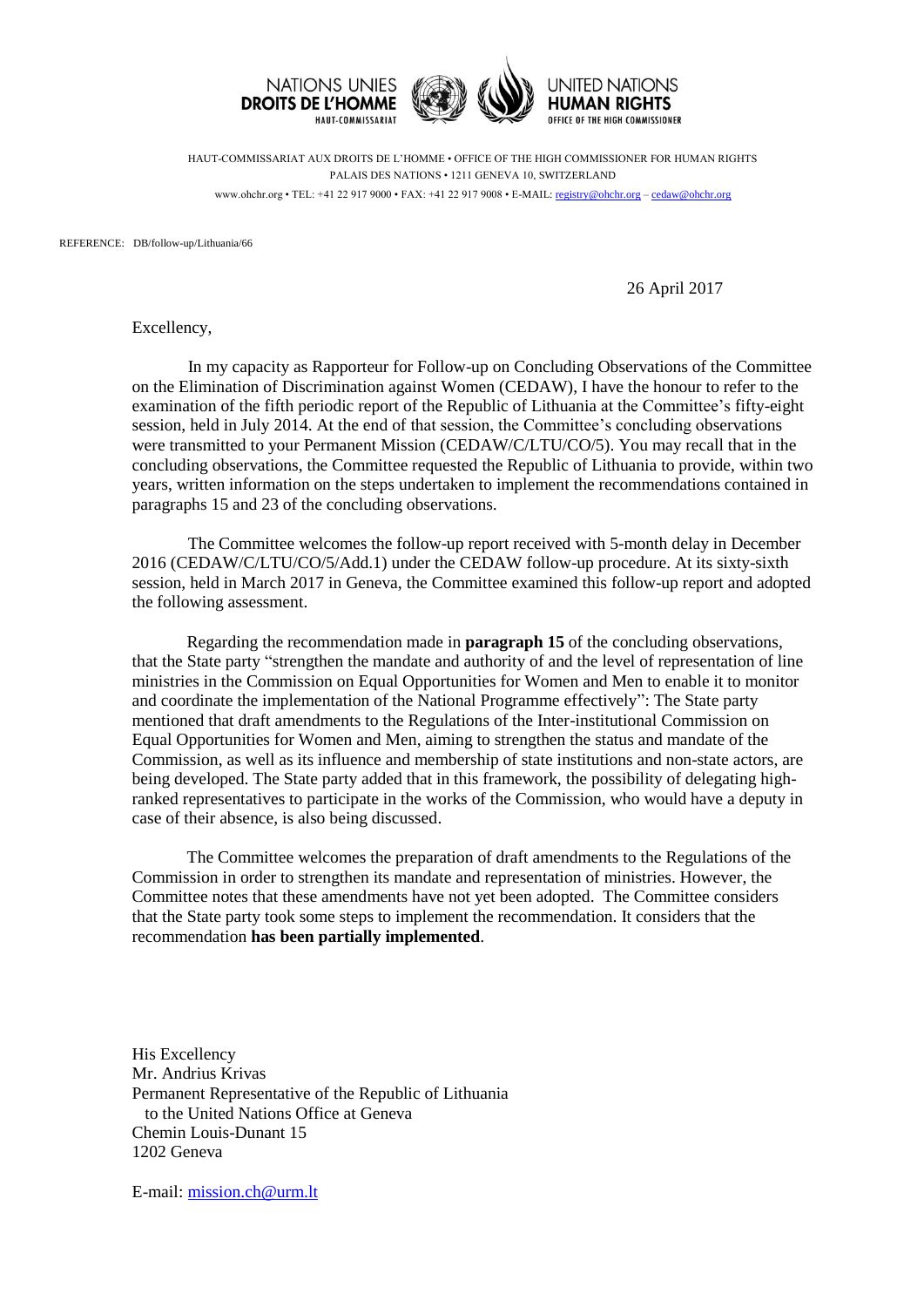

In relation to the recommendation that the State party "increase the financial and human resources of the Gender Equality Unit": The State party mentioned that financing is allocated within the framework of the Action Plan for Implementation of the National Programme. In fact, this Action Plan establishes specific measures, deadlines for their implementation, institutions in charge, and need for state budget funds for the implementation of each measure. The State party further reported that the Gender Equality Unit has three employees, two of whom are civil servants and one works under an employment contract.

The Committee notes the information provided by the State party regarding the human resources available to the Gender Equality Unit, as well as the information on how financing is allocated. However, it considers that the State party did not take sufficient measures to increase the financial and human resources of the Gender Equality Unit. The Committee considers that the State party took some steps to implement the recommendation. It considers that the recommendation **has been partially implemented**.

With regards to the recommendation that the State party "ensure that every ministry allocates a special budget for the effective implementation of the National Programme": The State party mentioned that each Ministry responsible for the implementation of specific measures of the Action Plan for Implementation of the National Programme allocates a separate budget, if needed. The State party added that there is no other mechanism ensuring that sufficient funds are appropriated for the implementation of the measures.

The Committee notes the information provided by the State party regarding the allocation of funds of the different Ministries responsible for the implementation of specific measures of the Action Plan. However, the Committee considers it has not taken sufficient measures to create a mechanism aiming to ensure that special budget is allocated by the different Ministries for the effective implementation of the National Programme. The Committee considers that the State party took some steps to implement the recommendation. It considers that the recommendation **has been partially implemented**.

In relation to the recommendation that the State party "ensure monitoring of the effectiveness of the National Programme in all regions of the State party based on time-bound targets and indicators and extend the application of the National Programme beyond 2014": The State party mentioned that the National Programme for 2015–2021 was approved at the beginning of 2015. Further, the Action Plan for Implementation of the National programme 2015-2017 was approved by the Government in 13 April 2015. It also indicated that implementation of the Action Plan is coordinated by the Ministry of Social Security and Labour. At the meetings of the Commission, on a yearly basis, implementation of different measures is discussed and information on the outcomes is presented. The State party added that there is no special mechanism dedicated to evaluate the effectiveness of the implementation of the measures of the Action Plan in all the regions of the State.

The Committee welcomes the approval of a new National Programme for  $2015 - 2021$ , as well as of a corresponding implementation plan. The Committee also notes the information provided by the State party on yearly meetings of the Commission to monitor progress of implementation. The Committee however notes the absence of a mechanism to measure and evaluate the effectiveness of its implementation based on time-bound targets and indicators. The Committee considers that the State party took some steps to implement the recommendation. It considers that the recommendation **has been partially implemented**.

The Committee recommends that, in relation to paragraph 15 of the concluding observations, the State party provide, **in its next periodic report,** information on further actions taken to: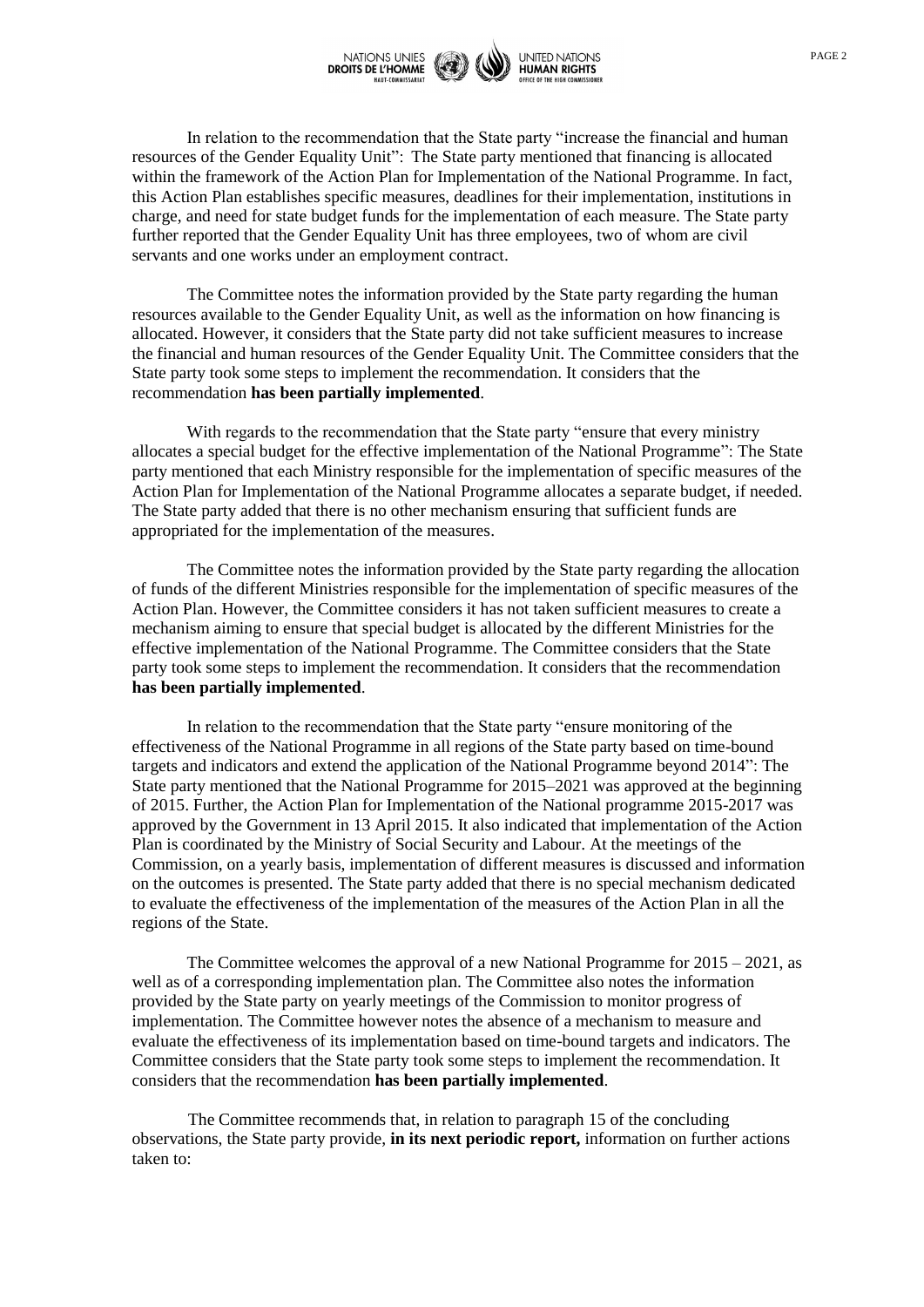

1. Expedite adoption of amendments to the Regulations of the Inter-institutional Commission on Equal Opportunities for Women and Men, in order to strengthen its mandate and authority and its level of representation, to enable it to monitor and coordinate the implementation of the National Programme effectively.

2. Increase the financial and human resources of the Gender Equality Unit.

3. Ensure that every ministry allocates a special budget for the effective implementation of the National Programme.

4. Establish a mechanism to monitor the effectiveness of the National Programme in all regions of the State party based on time-bound targets and indicators.

With regards to the recommendation made in **paragraph 23** of the concluding observations "to adopt a comprehensive strategy, which would complement the National Programme for the Prevention of Domestic Violence and Provision of Assistance to Victims for 2014-2020, aimed at eliminating sex- and gender-based violence against women in all its forms in public and private life, and set up an adequate coordinating and monitoring mechanism, or mandate an existing mechanism, to effectively prevent and eliminate all forms of violence against women": The State party mentioned that it adopted the 2014–2020 National Programme for the Prevention of Domestic Violence and Provision of Assistance to Victims, on 28 May 2014. It further reported that on 24 September 2014, the 2014–2016 Action Plan for the Implementation of the 2014–2020 National Programme for the Prevention of Domestic Violence and Provision of Assistance to Victims providing for measures and funds for the implementation of the Programme, was approved by the Government. It further reported that on 14 June 2013, an interdepartmental working group for coordinating and resolving issues on protection against domestic violence was formed by the Prime Minister.

The Committee notes the information provided by the State party regarding the adoption of the National Programme for the Prevention of Domestic Violence and Provision of Assistance to Victims for 2014-2020 together with the 2014–2016 Action Plan for the Implementation of the 2014–2020 National Programme, and the establishment of an interdepartmental working group in charge of coordinating and resolving issues on protection against domestic violence. However, the Committee considers that the State party did not take measures to adopt a comprehensive strategy aimed at eliminating sex- and gender-based violence against women, which would complement the National Programme. The State party has further not set up a coordinating and monitoring mechanism, or mandated an existing mechanism, to effectively prevent and eliminate all forms of violence against women. The Committee considers that the recommendation **has not been implemented.**

Regarding the recommendation "to regularly collect, analyse and publish data on cases of all forms of violence against women and girls that have been reported, investigated and prosecuted": The State party mentioned that data on reports received, prejudicial investigations instituted, refusals to institute prejudicial investigations, number of aggrieved persons, and suspected of domestic violence are accumulated in a Police register; and is further analysed and published. Data is also made public through conferences, seminars, and mass media. The State party further informed that every month, on the basis of the Departmental Register of Criminal Actions, the Information Technology and Communications Department, draws up a report; "Data on the criminal actions and persons suspected (accused) of committing criminal actions associated with domestic violence (Form Violence – ITI)" and publishes them on the internet.

The Committee notes the information provided by the State party regarding its effort to regularly collect, analyse and publish data on domestic violence. However, the Committee considers that the State party does not collect, analyse and publish data on other forms of violence